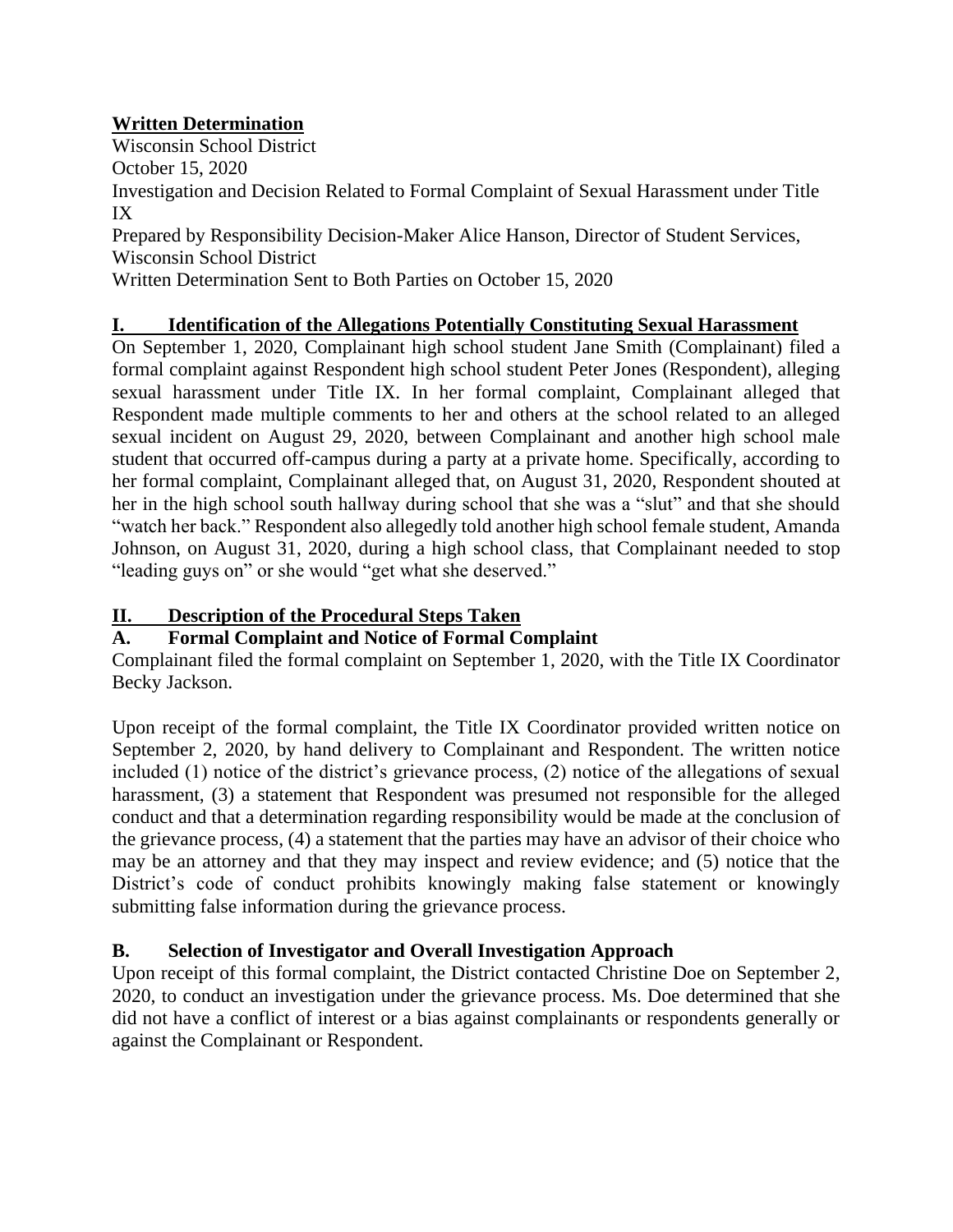### **C. Investigation Procedure**

### 1. Pre-Investigation Gathering of Evidence

Prior to the investigation, the investigator conducted a review of relevant evidence, including a review of any relevant disciplinary records related to the Complainant and Respondent, any email between the Complaint and Respondent within the last several weeks, and any video of the Complainant and Respondent on the date of the alleged incident. No disciplinary records or emails were identified. A video was identified that showed an interaction between the Respondent and the Complainant, as well as the Respondent and a witness.

### 2. Witness Interviews

On September 2, 2020, the investigator provided by hand delivery to the Complainant written notice of an investigative interview to occur on September 3, 2020, at 4:00 p.m. at the high school office. The written notice informed the Complainant that the purpose of the interview was to ask questions related to her formal complaint and that the participants would be the investigator and the high school office administrative assistant. The notice also informed the Complainant that she could have an advisor of her choice present during the interview, but that the advisor must not engage in any conduct that disrupts the investigation during the interview, including answering questions on behalf of the Complainant. The notice also informed the Complainant that she may present any relevant inculpatory or exculpatory evidence to the investigator during the investigation and that she may present to the investigator at any time a list of any fact or expert witness with relevant testimony to the investigation. Finally, the investigator advised the Complainant that there was an expectation of her honesty during the interview, and that she should not engage in any action that constitutes retaliation against any individual.

On September 4, 2020, the investigator met with the Complainant. Also present at the investigative interview were the high school administrative assistant; John Advocate, the Complainant's attorney/advisor; and the Complainant's mother. During the interview, the Complainant provided the investigator with verbal testimony relevant to her allegations. No written statement was taken from the Complainant. The Complainant did not provide the investigator with any relevant physical evidence. The Complainant identified one student, Amanda Johnson, who she identified as a relevant witness.

On September 4, 2020, the investigator provided by hand delivery to Amanda Johnson written notice of an investigative interview to occur on September 8, 2020, at 4:00 p.m. at the high school office. The written notice informed the witness that she has been identified as a potential witness who may have information that is relevant to a pending investigation, that the investigation related to events alleged to have occurred in late August, and that she has not been accused of any misconduct. The investigator advised the witness that there was an expectation of her honesty during the interview, and that she should not engage in any action that constitutes retaliation against any individual.

On September 8, 2020, the investigator met with Amanda Johnson. Also present at the investigative interview were the high school administrative assistant and Ms. Johnson's father. During the interview, Ms. Johnson provided the investigator with verbal testimony relevant to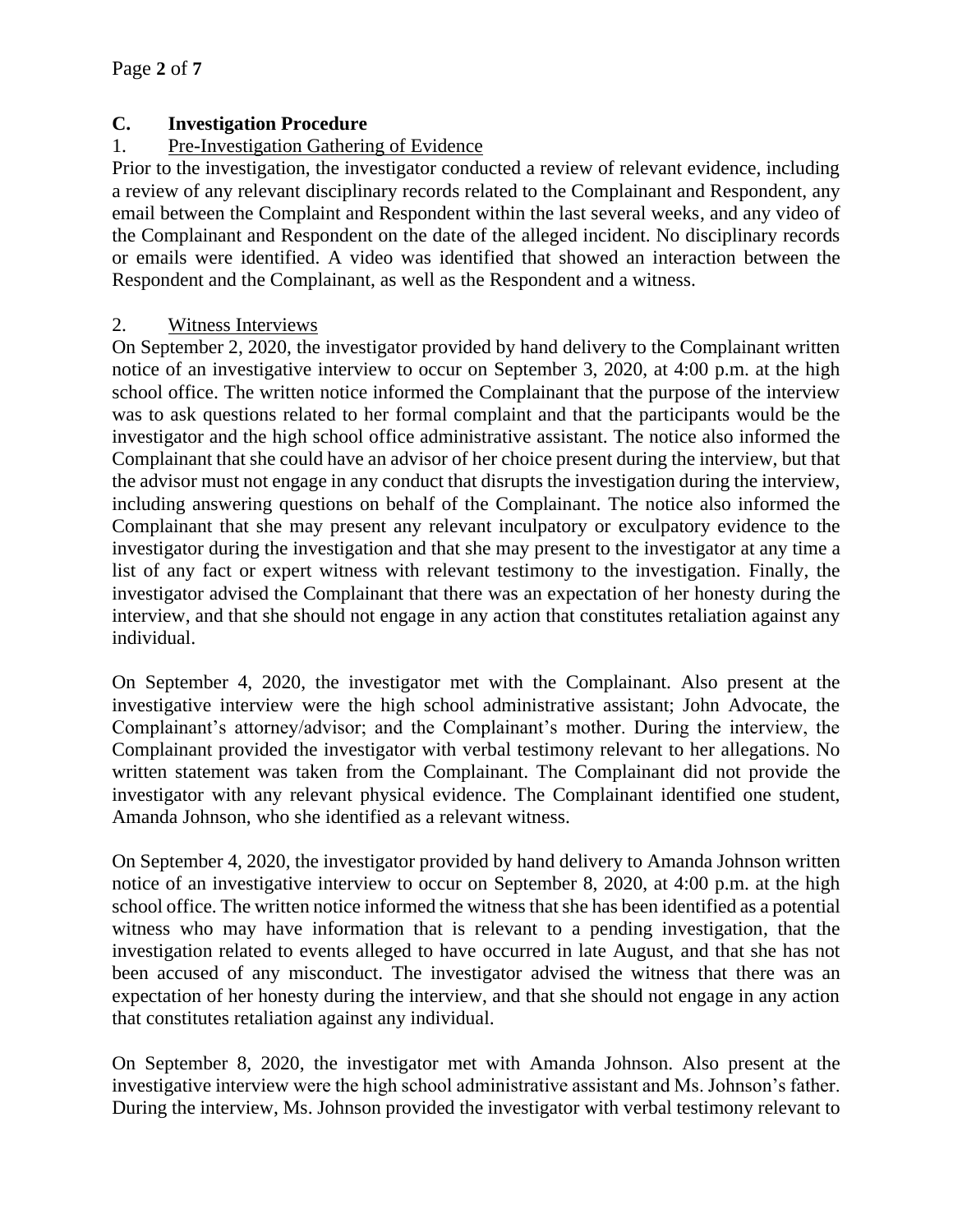the allegations. No written statement was taken from her, and she did not provide me with any relevant physical evidence.

On September 8, 2020, the investigator provided by hand delivery to the Respondent written notice of an investigative interview to occur on September 10, 2020, at 4:00 p.m. at the high school office. The written notice informed the Respondent that the purpose of the interview was to ask questions related to a formal complaint of sexual harassment. The other contents of the notice were similar to the contents provided to the Complainant.

On September 10, 2020, the investigator met with the Respondent. Also present at the investigative interview were the high school administrative assistant; Susan Counselor, the Respondent's attorney/advisor; and the Respondent's mother. During the interview, the Respondent provided me with verbal testimony relevant to the Complainant's allegations. No written statement was taken from the Respondent. The Respondent did not provide me with any relevant physical evidence. The Respondent did not provide me with any relevant witnesses.

The investigator also reviewed security camera footage from the high school south hallway. The camera does not record audio. The investigator determined that the camera showed the Respondent passing by the Complainant and witness Amanda Johnson on August 31, 2020, at the time of the alleged incident. The video appears to show a brief interaction among those three individuals. The video did not show any other identifiable person in the area who might be interviewed as an additional witness.

#### 3. Delivery of Relevant Evidence and Written Responses

On September 11, 2020, prior to completion of her investigation report, the investigator sent in electronic format to the Complainant and the Respondent, and to their advisors, the evidence subject to inspection and review. The evidence provided included evidence upon which she did not intend to rely on in reaching my determination, as well as inculpatory and exculpatory evidence, obtained from a party or another source. The evidence provided consisted of the video and notes of investigatory interviews. The investigator informed both parties that they had ten (10) days, or until September 21, 2020, to submit a written response and that she would consider their written response prior to the completion of the investigation report. Both parties submitted written responses.

### 4. Investigation Report

On September 25, 2020, the investigator completed her investigation report. She sent the investigation report to both parties and their advisors in electronic format on September 25, 2020. The investigator also provided me with a copy of the report on September 25, 2020. The investigation report fairly summarized the relevant evidence and was provided to me at least ten (10) days prior to my determination regarding responsibility. The investigator conducted an objective evaluation of the relevant evidence and made credibility determinations that were not based on the person's status as complainant, respondent, or witness.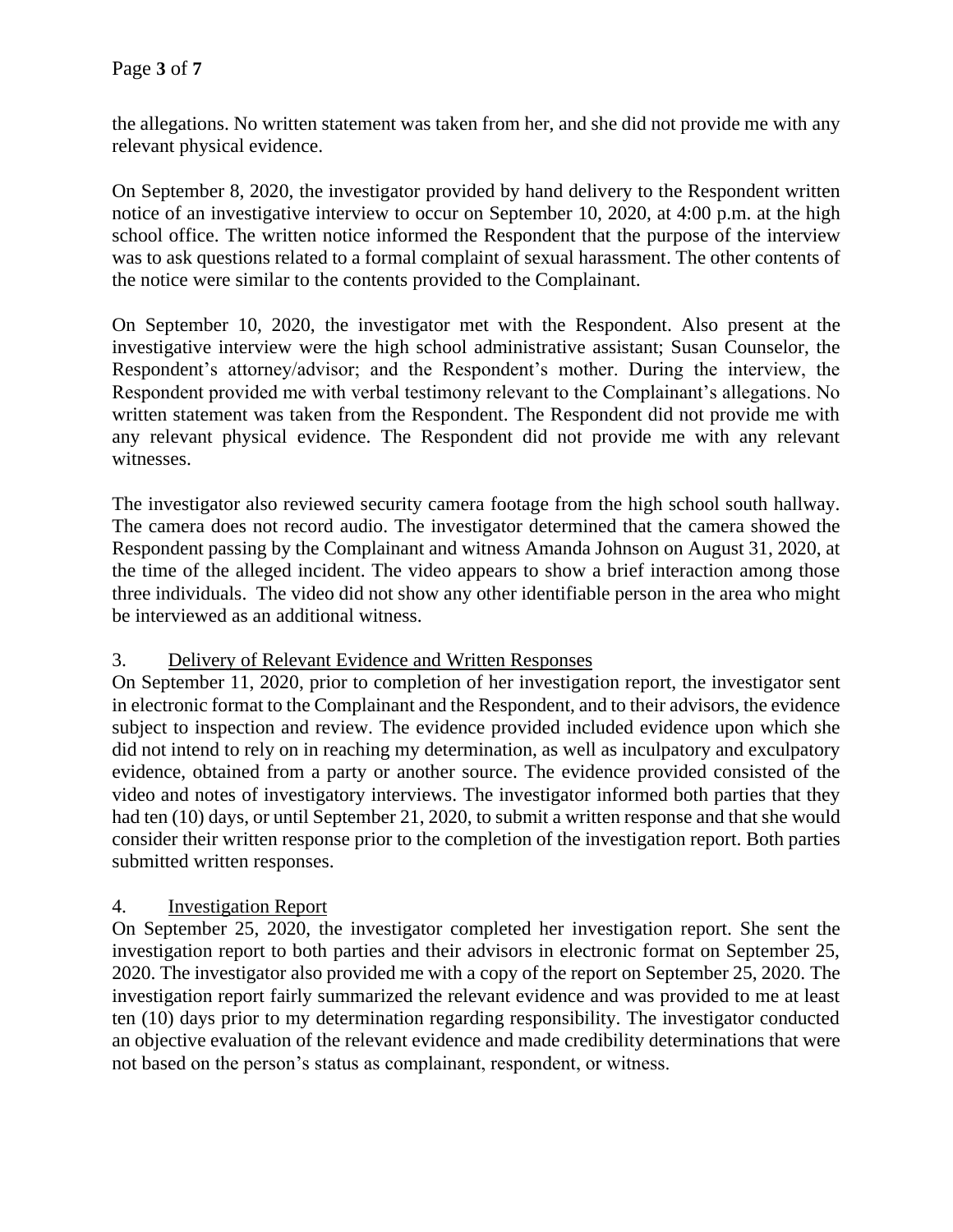## 5. Question and Answer Period

After receipt of the investigative report and before reaching a determination regarding responsibility, I afforded each party the opportunity to submit written, relevant questions that the party wanted asked of any party or witness. In this respect, on September 29, 2020, I informed both parties in writing that each party had until October 5, 2020, to submit written questions to me. In my cover letter, I informed both parties that I would be making decisions on whether a question submitted by a party was relevant and that I may deny any question that was not relevant. I informed both parties that I would explain to any party proposing a question any decision to exclude a question as not relevant. I also informed both parties that questions and evidence about the Complainant's sexual predisposition or prior sexual behavior would not be relevant, unless a clear exception applied. I also explained that I would not allow any questions that would seek disclosure of information under a legally recognized privilege.

On October 5, 2020, the Respondent sent to me one question to ask of the Complainant, specifically whether she remained in school on the day on which Respondent made the alleged comments. I determined that the question was relevant. As a result, I submitted the question to the Complainant and informed the Complainant that she needed to provide a written answer to me by October 8, 2020. The Complainant provided me with a written answer on October 7, 2020. Her answer was that she left school on that day because she was fearful of the potential actions by the Respondent. The Complainant also provided me with a copy of her attendance record on that day, which showed that she missed most of the day of school on that day. On October 7, 2020, I provided the Respondent with the Complainant's response to the question. On October 7, 2020, I informed both parties that I would permit any follow-up questions, but any additional follow-up question would be limited to the subject matter of the Respondent's question and any follow-up question needed to be provided to me by October 12, 2020. Neither party provided any additional follow-up questions to me.

### **III. Findings of Fact and Credibility Determinations**

Based on my objective evaluation of all relevant evidence, including the questions and answers provided by the parties during the decision-making process, and based on my credibility determinations that were not based on the person's status, I have made the following findings of fact.

I adopt the findings of fact reached by the investigator. On Monday, August 31, 2020, Respondent made multiple comments to Complainant at the school. Specifically, Respondent confronted her in the high school south hallway during school and told her that she was a "slut" and that she should "watch her back." Respondent denied making these statements, but he admitted to confronting the Complainant in the hallway and asserted that he only told Complainant that she should stay away from him and his friends. However, Amanda Johnson also stated that she heard the Respondent make the statements alleged by the Complainant. Ms. Johnson also alleged that the Respondent was extremely angry, got very close to the Complainant, and used a very angry tone with Complainant. Ms. Johnson reported that she felt very uncomfortable and observed Complainant to be very afraid. Ms. Johnson reported that the Complainant did not say anything to Respondent immediately before or after the incident.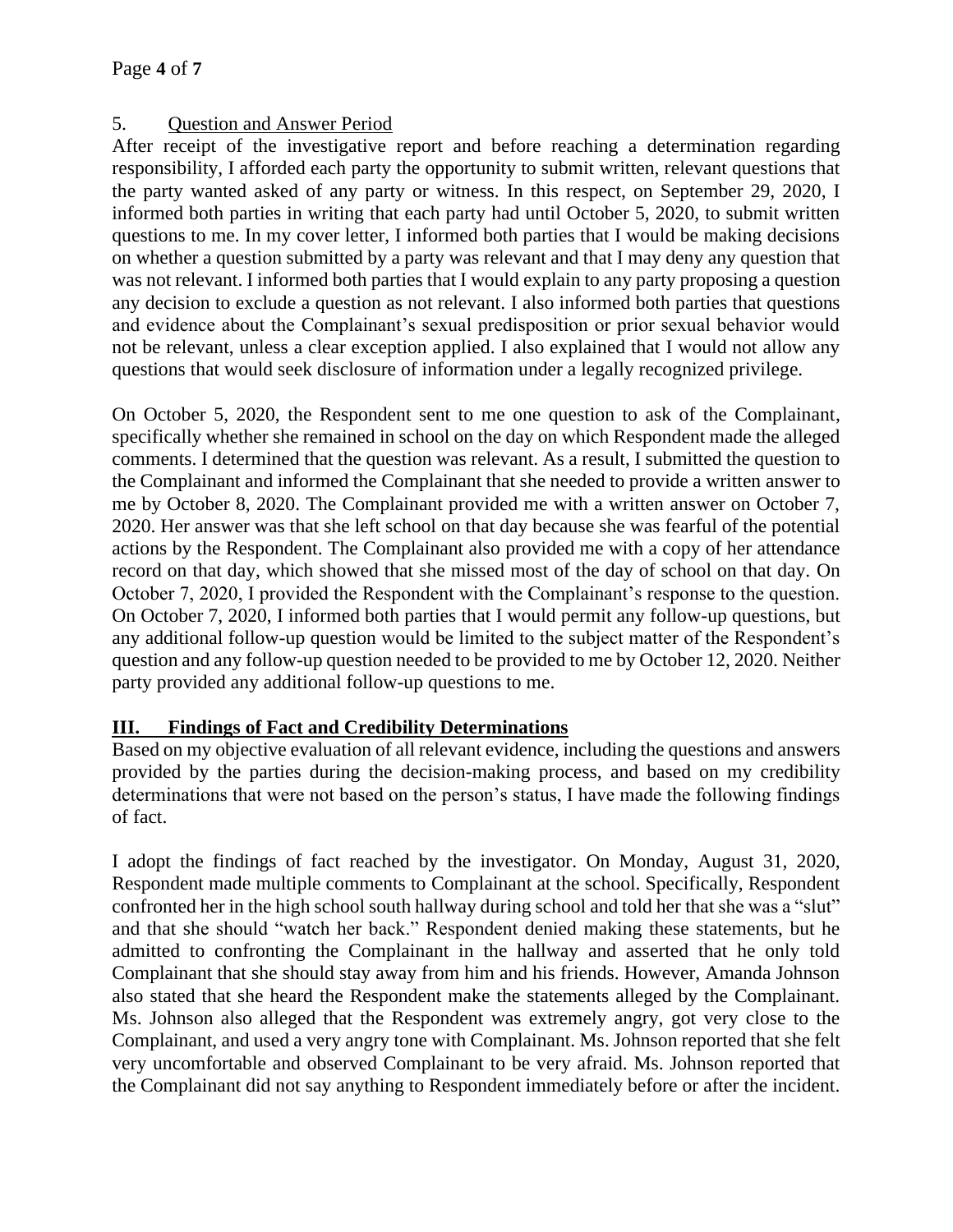Ms. Johnson also reported that the Respondent then approached her separately in class later that same day and told her that Complainant needed to stop "leading guys on" or she would "get what she deserved." Ms. Johnson again observed the Respondent to be very angry. She stated that she did not say anything to Respondent immediately before or after this incident. Respondent admitted to talking to Ms. Johnson in class and admitted to saying that Complainant needed to stop leading guys on, but he denied making any sort of threatening statement toward Complainant.

I also adopt the credibility determination made by the investigator. Specifically, the investigator concluded that, based on her investigation, Ms. Johnson provided very credible testimony, and she alleged that she was friends to both the Complainant and the Respondent. The investigator believed that Ms. Johnson did not have any incentive to provide false testimony in this instance. As a result, I also find that Ms. Johnson likely provided the most accurate account on both actions by the Respondent.

### **IV. Conclusions Regarding Application of the District's Policy to the Facts / Statement and Rationale Concerning the Allegations**

The District's Title IX Sexual Harassment policy states that sexual harassment includes conduct based on sex that includes "unwelcome conduct determined by a reasonable person to be so severe, pervasive, and objectively offensive that it effectively denies a person equal access to the district's education program or activity." The District must find that such sexual harassment occurred by a preponderance of the evidence.

In this instance, the Respondent on two different occasions made comments about Complainant that were based on the sex of the Complainant, calling her a "slut" and telling one of Complainant's friends to stop "leading guys on." Further, the Respondent made very serious statements related to the Complainant, telling her that she should "watch her back" and that she "would get what she deserved."

Based on a review of all relevant evidence, the comments were unwelcome in nature. There is no evidence to indicate that the comments were invited or welcomed by the Complainant. Instead, the comments appeared to be prompted solely by the Respondent's frustration and anger toward the Complainant based on the incident that occurred between the Complainant and one of his friends.

The collective comments were certainly based on the sex of the Complainant. Further, standing alone, the isolated "slut" and stop "leading guys on" comments were inappropriate, but would not rise to the level of comments that a reasonable person would find so severe, pervasive, and objectively offensive to deny the Complainant equal access to the District's program or activity. However, when such comments are also combined with very threatening statements that the Complainant must "watch her back" and that she "would get what she deserved," then such comments become increasingly closer to the standard in the District's policy. Further, in this instance, the Respondent made the comments in a very angry and threatening tone toward both the Complainant and one of her friends. Both the Complainant and her friend were very uncomfortable and very fearful as a result of the comments made by the Respondent. In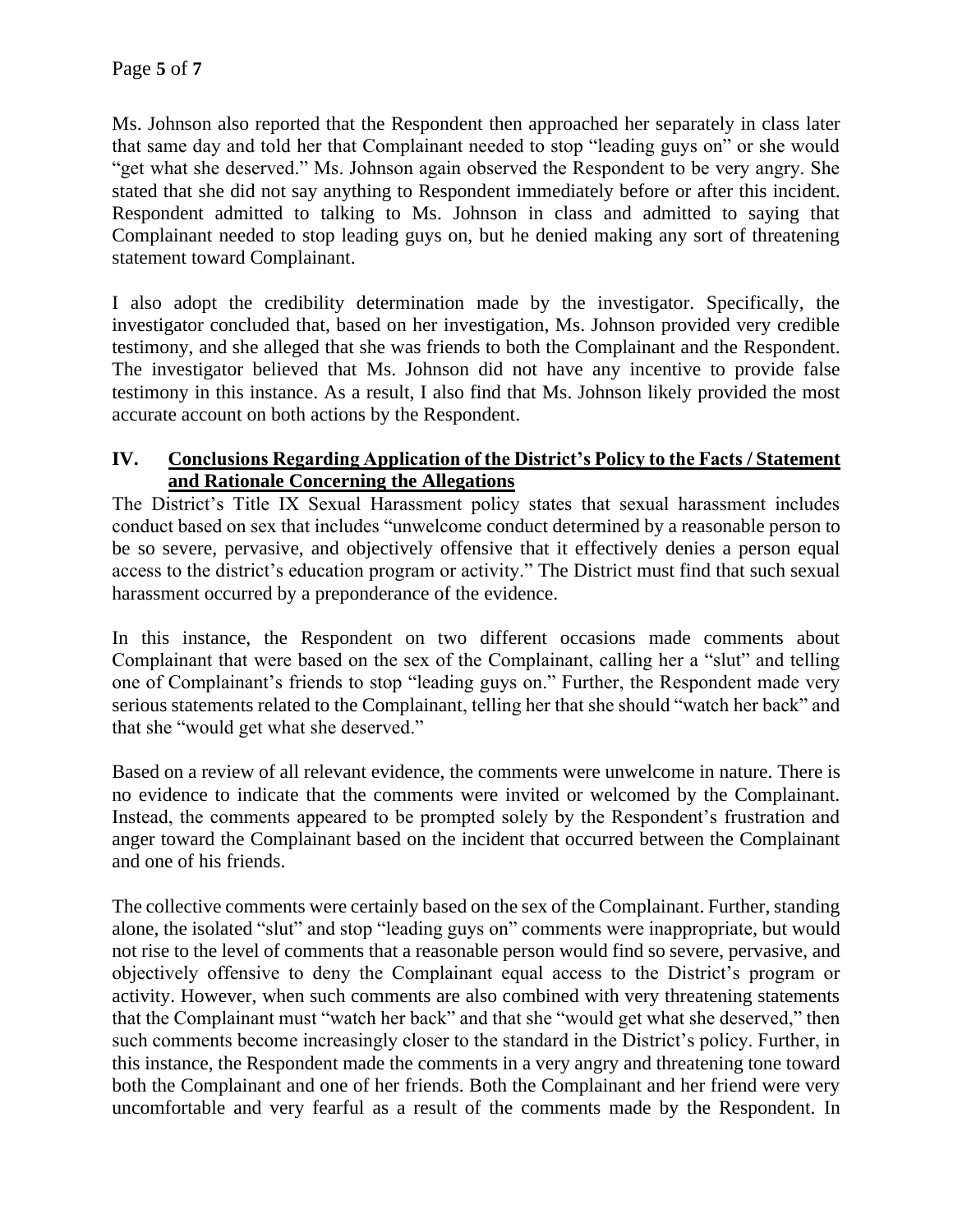addition, the Complainant went home on that particular day out of fear of the Respondent's comments.

The Respondent does not have any past disciplinary record, which would suggest that any threatening comments were perhaps exaggerated in nature. However, based on the very angry nature of the comments, it is reasonable for the Complaint to believe that such comments could have resulted in Respondent following through on these threats in an immediate and perhaps harmful nature. As a result, I find that, based on the totality of the circumstances, a reasonable person would find that the conduct was so severe, pervasive, and objectively offensive that it denied the Respondent to access to the educational program or activity.

The comments were made only on two instances on a single day, so it raises some question about the pervasiveness of the comments; however, based on the overall threatening nature of the comments and the fact that the comments were repeated to two different individuals, I find that the pervasive element is met.

The comments by Respondent also violated other District policies and codes of conduct. In particular, the District has another student sexual harassment policy based on state law. The District also finds that, based on the test established under that policy, the conduct by the Respondent violated that policy. In addition, the District's code of conduct prohibits any conduct by a student that is threatening in nature. As a result, the conduct by the Respondent also violated that policy as well.

### **V. Determination Regarding Responsibility, Sanctions, and Remedies**

Based on the evidence, I find that the Respondent is responsible for conduct that violates the District's Title IX sexual harassment policy. In addition, the conduct by the Respondent also violated other policies and codes of conduct in the District.

Although the comments by the Respondent were very serious in nature, there was no further physical action by the Respondent and the Respondent has shown remorse in his comments. Further, the Respondent has had no previous disciplinary action while in the District. As a result, I am recommending a short out-of-school suspension for the Respondent for his actions and then additional harassment training for the specific student. I also recommend that the Respondent must also follow a no-contact order with the Complainant for at least the next thirty (30) days, effective on the date that this decision is final.

I am also recommending remedies for the Complainant. Specifically, as noted above, the Respondent must follow a no-contact order for the next thirty (30) days. In addition, I recommend that the Complainant is provided any counseling or other services, as appropriately identified by the counselor.

#### **VI. Permissible Bases for the Complainant and the Respondent to Appeal**

The Complainant or the Respondent may appeal this decision as permitted by the District's policy, which includes a requirement that either party must file an appeal within ten (10) days of this written determination. An appeal may be based upon any of the following: (1) a